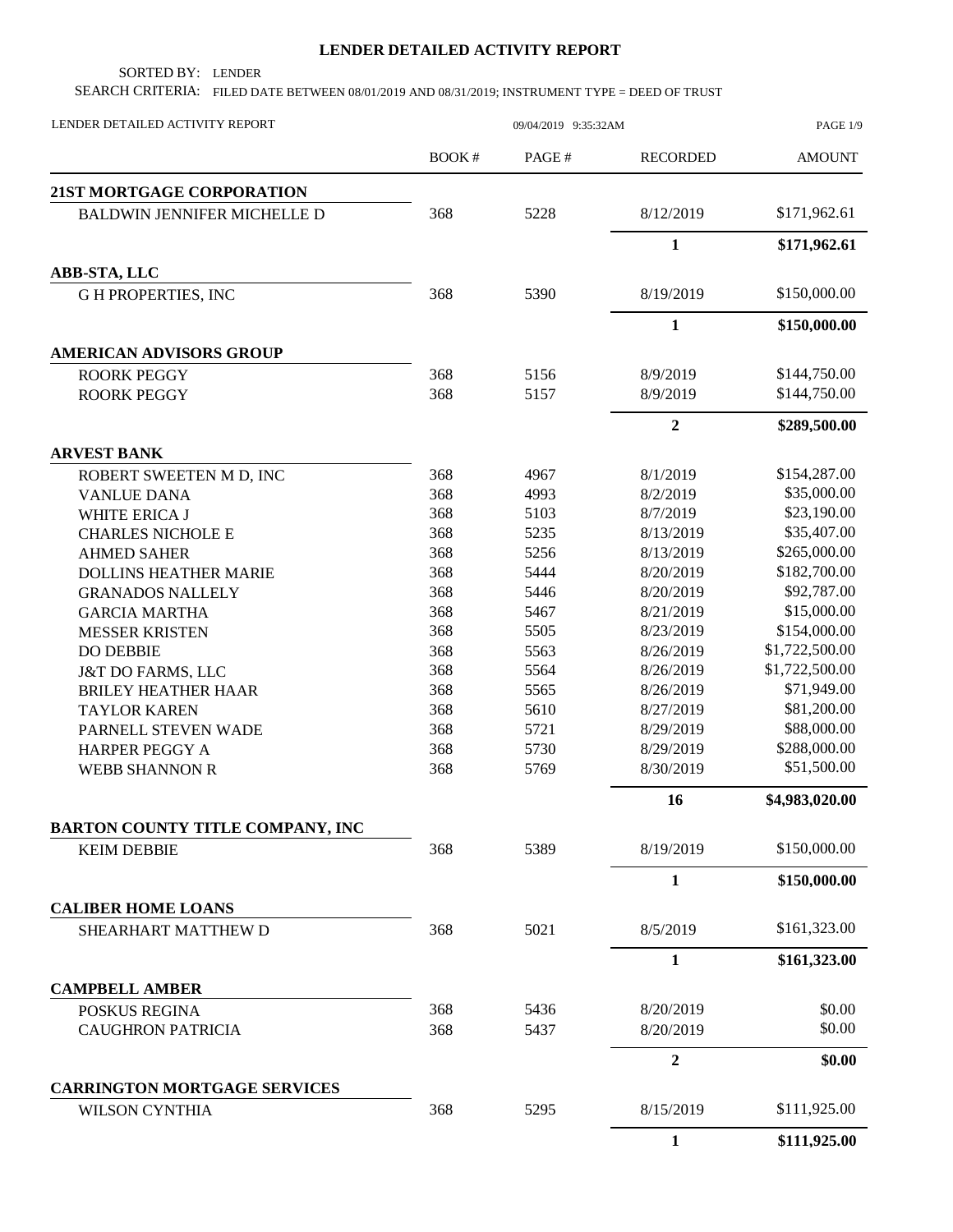BOOK # PAGE # PAGE 2/9 AMOUNT LENDER DETAILED ACTIVITY REPORT 09/04/2019 9:35:32AM RECORDED **CFBANK** WILLIAMS LOIS R 368 5628 8/28/2019 \$217,000.00 **1 \$217,000.00 CITIZENS BANK** BETTS CAROL J 368 5336 8/16/2019 \$64,945.00 **1 \$64,945.00 CITY & COUNTY CREDIT UNION** VREDENBURG LORRAINE E 368 5492 8/22/2019 \$71,500.00 **1 \$71,500.00 COMMERCE BANK** ZUMWALT ALEXANDRIA GRACE 368 5734 8/29/2019 \$113,975.00 **1 \$113,975.00 COMMUNITY BANK & TRUST** ALCORN DEBORAH K 368 5060 8/5/2019 \$239,000.00 BEASLEY ANITA 368 5090 8/6/2019 \$352,000.00 VIRGIN DEREK E 368 5097 8/7/2019 \$162,894.00 NAVARRO TIFNIE S 368 5112 8/7/2019 \$118,150.00 MCCLINTOCK TRACY L 368 5209 8/12/2019 \$87,257.00 HODGE EVA M 368 5465 8/21/2019 \$30,893.60 LARSON LENA PAIGE 368 5542 8/26/2019 \$230,400.00 MITCHELL HOLLY R 368 5759 8/30/2019 \$160,000.00 **8 \$1,380,594.60 DAS ACQUISITION COMPANY** CONNESS DARRELL D 368 4972 8/1/2019 \$92,198.00 LAWRENCE DARLENE A 368 5582 8/27/2019 \$80,707.00 **2 \$172,905.00 FCS FINANCIAL** MCGUIRE AMY 368 5253 8/13/2019 \$47,200.00 MOORE TIA N 368 5755 8/30/2019 \$178,500.00 **2 \$225,700.00**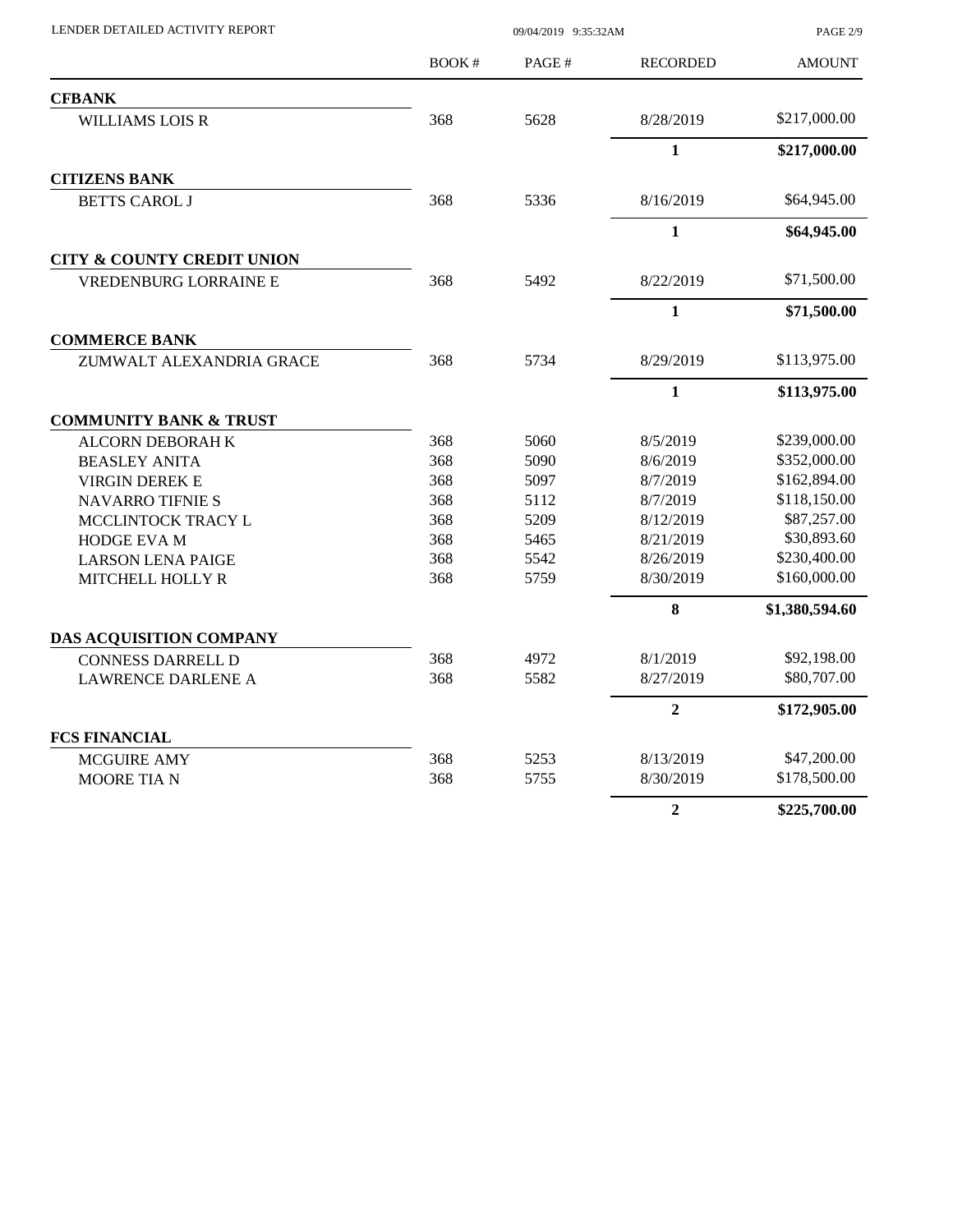PAGE 3/9

|                              | <b>BOOK#</b> | PAGE# | <b>RECORDED</b> | <b>AMOUNT</b>  |
|------------------------------|--------------|-------|-----------------|----------------|
| <b>FIRST COMMUNITY BANK</b>  |              |       |                 |                |
| <b>DENMARK SHANNON</b>       | 368          | 5018  | 8/2/2019        | \$129,500.00   |
| <b>BLACK BRIENNA</b>         | 368          | 5061  | 8/5/2019        | \$168,500.00   |
| NENNEMAN MARIA               | 368          | 5062  | 8/5/2019        | \$74,000.00    |
| <b>GARDNER TRISTA</b>        | 368          | 5063  | 8/5/2019        | \$95,746.00    |
| MCGEHEE ANGELA               | 368          | 5094  | 8/6/2019        | \$39,000.00    |
| <b>HENDRICK ASHLEY</b>       | 368          | 5118  | 8/8/2019        | \$350,000.00   |
| SHOWBOY HOMES, LLC           | 368          | 5141  | 8/8/2019        | \$63,750.00    |
| <b>SOBRAD LLC</b>            | 368          | 5198  | 8/12/2019       | \$52,146.00    |
| <b>STEVENS ANDREA</b>        | 368          | 5276  | 8/14/2019       | \$102,875.00   |
| WILSON TAMMY L               | 368          | 5304  | 8/15/2019       | \$207,000.00   |
| SHELTON SHEILA L             | 368          | 5306  | 8/15/2019       | \$200,000.00   |
| HENRY LAND & CATTLE, LLC     | 368          | 5400  | 8/19/2019       | \$27,200.00    |
| SAPPINGTON DONNA L           | 368          | 5489  | 8/22/2019       | \$106,400.00   |
| <b>BUNCH JACKIE L</b>        | 368          | 5629  | 8/28/2019       | \$263,200.00   |
| PERKINS JUSTIN               | 368          | 5695  | 8/28/2019       | \$136,100.00   |
| <b>BALL JOHN</b>             | 368          | 5709  | 8/29/2019       | \$4,196.00     |
| <b>BRISTER MARIAH A</b>      | 368          | 5710  | 8/29/2019       | \$140,200.00   |
| <b>HARVEL LINDA J</b>        | 368          | 5758  | 8/30/2019       | \$202,200.00   |
|                              |              |       | 18              | \$2,362,013.00 |
| FIRST NATIONAL BANK OF OMAHA |              |       |                 |                |
| <b>SCHNEIDER MARK D</b>      | 368          | 5375  | 8/16/2019       | \$125,000.00   |
|                              |              |       | $\mathbf{1}$    | \$125,000.00   |
| FIRST STATE BANK OF PURDY    |              |       |                 |                |
| <b>ASH TRAVIS</b>            | 368          | 4974  | 8/1/2019        | \$75,000.00    |
|                              |              |       | $\mathbf{1}$    | \$75,000.00    |
| <b>FLAGSTAR BANK</b>         |              |       |                 |                |
| <b>BLANKENSHIP DUSTIN R</b>  | 368          | 5178  | 8/9/2019        | \$262,163.00   |
| <b>SIMPSON JEFFREY P</b>     | 368          | 5325  | 8/15/2019       | \$193,903.00   |
|                              |              |       | $\overline{2}$  | \$456,066.00   |
| <b>FLANAGAN STATE BANK</b>   |              |       |                 |                |
| FREEMAN PAUL EDWARD          | 368          | 4964  | 8/1/2019        | \$137,905.00   |
|                              |              |       | $\mathbf{1}$    | \$137,905.00   |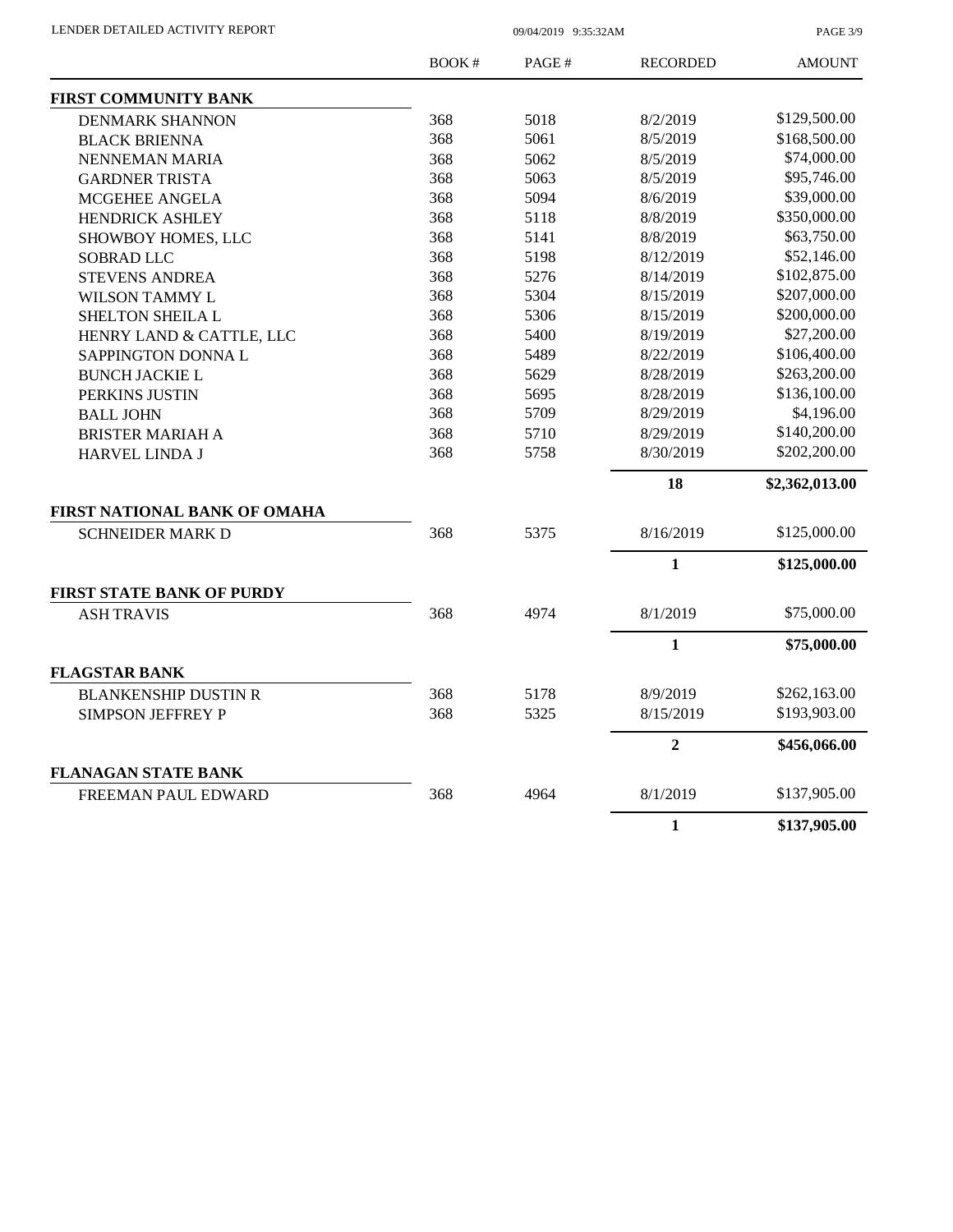PAGE 4/9

|                                                                 | BOOK# | PAGE# | <b>RECORDED</b> | <b>AMOUNT</b>  |
|-----------------------------------------------------------------|-------|-------|-----------------|----------------|
| <b>FLAT BRANCH MORTGAGE</b>                                     |       |       |                 |                |
| <b>MORRIS ZANE R</b>                                            | 368   | 4937  | 8/1/2019        | \$75,656.00    |
| <b>DOBBS RACHEL E</b>                                           | 368   | 4950  | 8/1/2019        | \$180,405.00   |
| DENISON AMBER LATRISHA                                          | 368   | 4978  | 8/1/2019        | \$76,964.00    |
| <b>ARR AMANDA</b>                                               | 368   | 5016  | 8/2/2019        | \$136,972.00   |
| <b>BURLESON ASHLEY</b>                                          | 368   | 5067  | 8/5/2019        | \$117,826.00   |
| HAMILTON STEPHANIE M                                            | 368   | 5138  | 8/8/2019        | \$109,063.00   |
| FERGUSON CHARLENE T                                             | 368   | 5181  | 8/9/2019        | \$142,373.00   |
| <b>HAILEY EMILEY N</b>                                          | 368   | 5184  | 8/9/2019        | \$139,025.00   |
| TURNER STACY L                                                  | 368   | 5265  | 8/13/2019       | \$177,000.00   |
| COBB REBECKA J                                                  | 368   | 5266  | 8/13/2019       | \$131,400.00   |
| HAMILTON STEPHANIE M                                            | 368   | 5291  | 8/14/2019       | \$109,063.00   |
| <b>WALTERS NICHOLAS R</b>                                       | 368   | 5319  | 8/15/2019       | \$230,252.00   |
| <b>CLOUSE TRAVIS PAUL</b>                                       | 368   | 5328  | 8/15/2019       | \$120,000.00   |
| <b>HUMPHRIES MASHARAH</b>                                       | 368   | 5371  | 8/16/2019       | \$172,350.00   |
| <b>DYER ANTWAN J</b>                                            | 368   | 5398  | 8/19/2019       | \$127,546.00   |
| <b>MATOS EILEN MARIA</b>                                        | 368   | 5423  | 8/19/2019       | \$134,360.00   |
|                                                                 | 368   | 5453  | 8/21/2019       | \$78,850.00    |
| RENTERIA DAWN                                                   | 368   |       |                 | \$142,352.00   |
| <b>DEMOSS KARLI</b>                                             |       | 5486  | 8/22/2019       | \$82,417.00    |
| <b>MOSER TERRI</b>                                              | 368   | 5500  | 8/23/2019       |                |
| <b>FLIPPO LINDA</b>                                             | 368   | 5509  | 8/23/2019       | \$49,000.00    |
| <b>HARRINGTON RACHEL</b>                                        | 368   | 5522  | 8/23/2019       | \$52,678.00    |
| <b>WILLIAMS RACHEL R</b>                                        | 368   | 5528  | 8/23/2019       | \$82,828.00    |
| <b>VANDIVER RACHEL D</b>                                        | 368   | 5574  | 8/26/2019       | \$152,192.00   |
| <b>WALLAIN JOYCE M</b>                                          | 368   | 5601  | 8/27/2019       | \$75,000.00    |
| <b>BUTLER DENISE B</b>                                          | 368   | 5617  | 8/27/2019       | \$58,888.00    |
|                                                                 |       |       | 25              | \$2,954,460.00 |
| FREEDOM BANK OF SOUTHERN MISSOURI                               |       |       |                 |                |
| <b>COURSEN GREG L</b>                                           | 368   | 4938  | 8/1/2019        | \$432,000.00   |
|                                                                 |       |       | 1               | \$432,000.00   |
| <b>FREEDOM MORTGAGE</b>                                         |       |       |                 | \$120,604.00   |
| PING RANDOLPH EARL                                              | 368   | 5360  | 8/16/2019       |                |
|                                                                 |       |       | 1               | \$120,604.00   |
| <b>FRONTIER COMMUNITY CREDIT UNION</b><br>FLYNN MARCEA HOLDEMAN | 368   | 4969  | 8/1/2019        | \$66,600.00    |
|                                                                 |       |       |                 |                |
|                                                                 |       |       | $\mathbf{1}$    | \$66,600.00    |
| <b>GATEWAY MORTGAGE GROUP</b>                                   |       |       |                 |                |
| STEPHENS TASHA                                                  | 368   | 5359  | 8/16/2019       | \$256,500.00   |
| <b>KRANER GINGER R</b>                                          | 368   | 5535  | 8/26/2019       | \$159,900.00   |
|                                                                 |       |       | $\overline{2}$  | \$416,400.00   |
| <b>GIBSON GREGORY DEAN TRUST</b>                                |       |       |                 |                |
| REYES PASCUAL RAUDY MATUL                                       | 368   | 5750  | 8/30/2019       | \$88,700.00    |
|                                                                 |       |       | $\mathbf{1}$    | \$88,700.00    |
| <b>GIBSON PAMELA SUE TRUST</b>                                  |       |       |                 |                |
| MENDEZ DORI ESTELITA LUCAS                                      | 368   | 5750  | 8/30/2019       | \$88,700.00    |
|                                                                 |       |       | $\mathbf{1}$    | \$88,700.00    |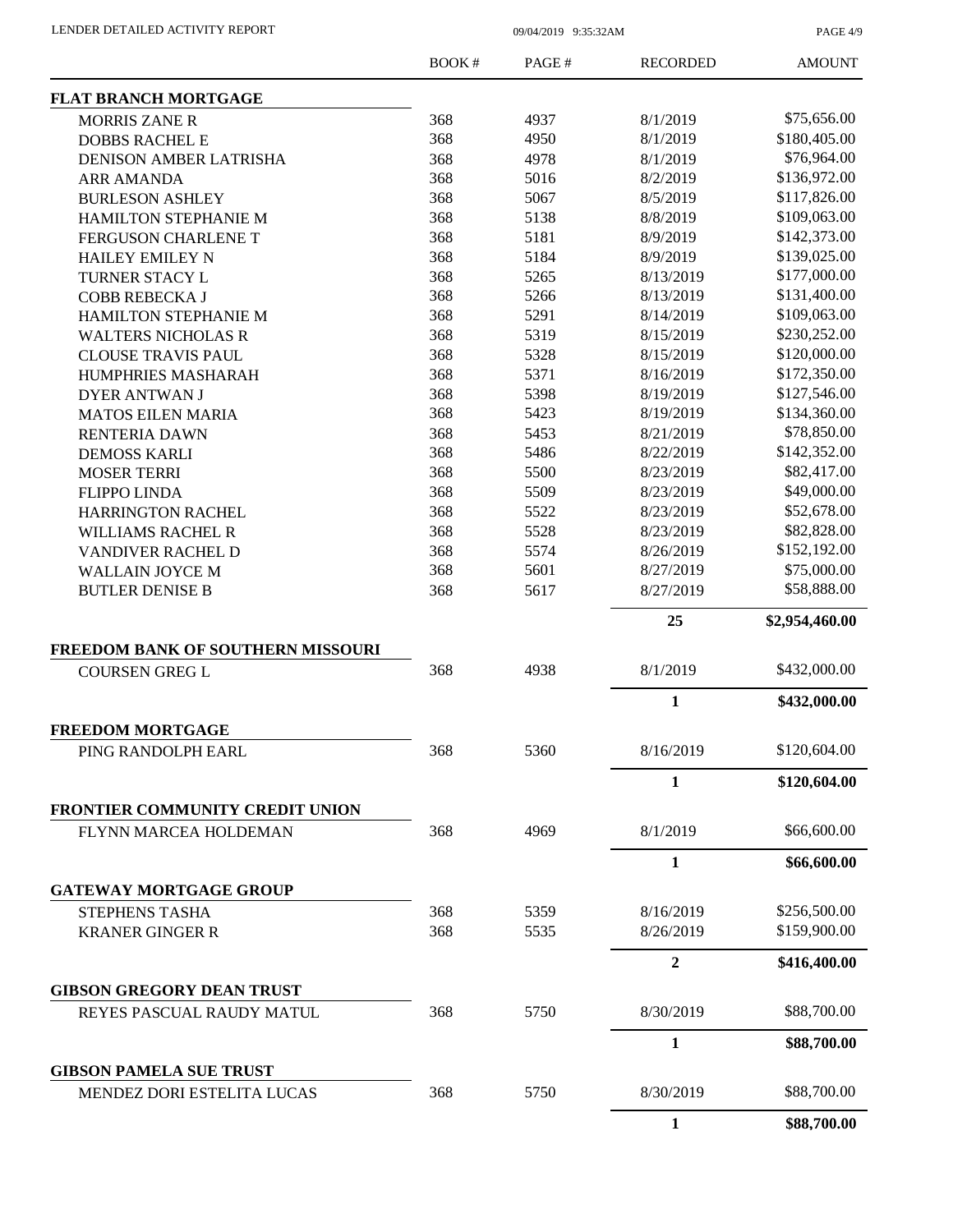| LENDER DETAILED ACTIVITY REPORT |  |
|---------------------------------|--|
|                                 |  |

09/04/2019 9:35:32AM

PAGE 5/9

|                                                               | BOOK# | PAGE# | <b>RECORDED</b>  | <b>AMOUNT</b> |
|---------------------------------------------------------------|-------|-------|------------------|---------------|
| <b>GREAT SOUTHERN BANK</b>                                    |       |       |                  |               |
| <b>WHITE DELORES</b>                                          | 368   | 5105  | 8/7/2019         | \$13,000.00   |
| <b>ROPER DANIEL</b>                                           | 368   | 5451  | 8/21/2019        | \$35,000.00   |
| <b>BESSER JACKIE L</b>                                        | 368   | 5532  | 8/26/2019        | \$10,000.00   |
|                                                               |       |       | $\mathbf{3}$     | \$58,000.00   |
| <b>GUARANTY BANK</b>                                          |       |       |                  |               |
| <b>RAGAN JESSICA</b>                                          | 368   | 4961  | 8/1/2019         | \$108,793.00  |
| <b>WOITOWITZ ROBERT</b>                                       | 368   | 5014  | 8/2/2019         | \$87,900.00   |
| <b>WILLIS DAVON</b>                                           | 368   | 5027  | 8/5/2019         | \$92,920.00   |
| <b>O'CONNOR KIMBERLEY</b>                                     | 368   | 5052  | 8/5/2019         | \$43,000.00   |
| <b>WALMSLEY MICHAEL W</b>                                     | 368   | 5058  | 8/5/2019         | \$105,000.00  |
| NICHOLS SALLY A                                               | 368   | 5212  | 8/12/2019        | \$84,550.00   |
| <b>HILL DENISE LYNN</b>                                       | 368   | 5315  | 8/15/2019        | \$141,414.00  |
| <b>BROWN DARCI</b>                                            | 368   | 5427  | 8/20/2019        | \$127,645.00  |
| <b>STEVE MOSER PROPERTIES LL</b>                              | 368   | 5727  | 8/29/2019        | \$0.00        |
|                                                               |       |       | $\boldsymbol{9}$ | \$791,222.00  |
| <b>HAWTHORN BANK</b>                                          |       |       |                  |               |
| <b>SAVAGE JANE M</b>                                          | 368   | 5093  | 8/6/2019         | \$72,000.00   |
|                                                               |       |       | $\mathbf{1}$     | \$72,000.00   |
| <b>JPMORGAN CHASE BANK</b>                                    |       |       |                  |               |
| <b>DOUGLAS TINA M</b>                                         | 368   | 5713  | 8/29/2019        | \$25,000.00   |
|                                                               |       |       | $\mathbf{1}$     | \$25,000.00   |
| <b>LAKE BEVERLY J</b>                                         | 368   | 4980  | 8/1/2019         | \$0.00        |
| <b>ALLEN KENT A</b>                                           |       |       |                  |               |
|                                                               |       |       | $\mathbf{1}$     | \$0.00        |
| <b>LAKE FAMILY REVOCABLE TRUST</b><br><b>ALLEN VERONICA A</b> | 368   | 4980  | 8/1/2019         | \$0.00        |
|                                                               |       |       |                  |               |
|                                                               |       |       | $\mathbf{1}$     | \$0.00        |
| <b>LAKE THOMAS S</b><br><b>ALLEN KENT A</b>                   | 368   | 4980  | 8/1/2019         | \$0.00        |
|                                                               |       |       | $\mathbf{1}$     | \$0.00        |
|                                                               |       |       |                  |               |
| <b>LOANDEPOT.COM</b><br><b>CLARK BROOKE M</b>                 | 368   | 5244  | 8/13/2019        | \$155,000.00  |
|                                                               |       |       | $\mathbf{1}$     | \$155,000.00  |
| <b>MCCLAIN DARLENE</b>                                        |       |       |                  |               |
| <b>RECINOS DASTIN</b>                                         | 368   | 5217  | 8/12/2019        | \$33,000.00   |
| PEREZ MARCO TULIO LOPEZ                                       | 368   | 5457  | 8/21/2019        | \$33,000.00   |
|                                                               |       |       | $\overline{2}$   |               |
|                                                               |       |       |                  | \$66,000.00   |
| <b>MERCY CREDIT UNION</b><br><b>MARTIN ERICA J</b>            | 368   | 5566  | 8/26/2019        | \$65,000.00   |
|                                                               |       |       | $\mathbf{1}$     | \$65,000.00   |
| <b>MFA INCORPORATED</b>                                       |       |       |                  |               |
| <b>BAR JE FARMS, LLC</b>                                      | 368   | 5689  | 8/28/2019        | \$300,000.00  |
|                                                               |       |       | 1                | \$300,000.00  |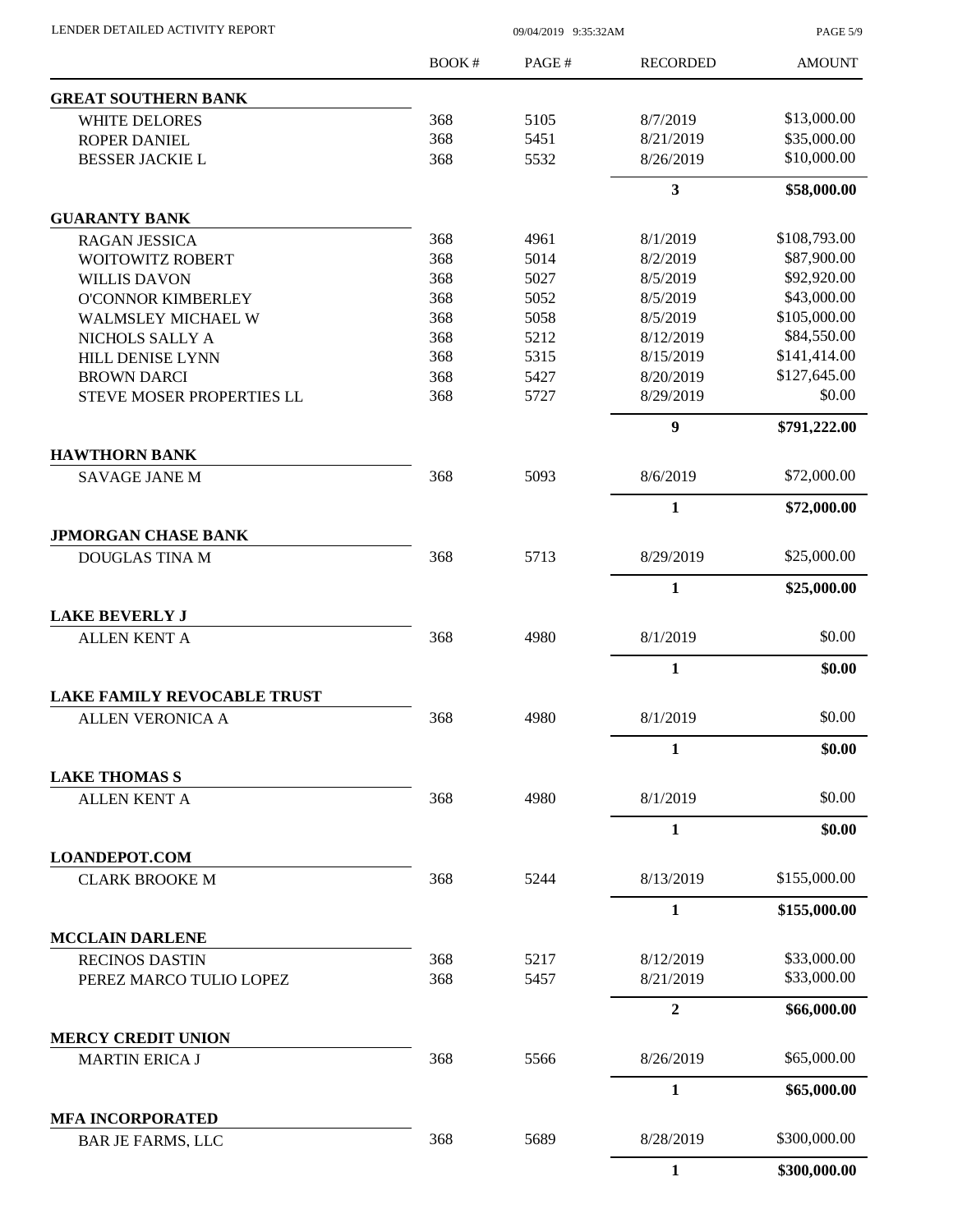| LENDER DETAILED ACTIVITY REPORT |  |
|---------------------------------|--|
|                                 |  |

09/04/2019 9:35:32AM

PAGE 6/9

|                                                  | BOOK#      | PAGE#        | <b>RECORDED</b>         | <b>AMOUNT</b>                |
|--------------------------------------------------|------------|--------------|-------------------------|------------------------------|
| <b>MID-MISSOURI BANK</b>                         |            |              |                         |                              |
| <b>BRIDGES LADONNA</b>                           | 368        | 5009         | 8/2/2019                | \$206,000.00                 |
| <b>CREEK PROPERTIES, LLC</b>                     | 368        | 5083         | 8/6/2019                | \$74,500.00                  |
| HOLLIDAY CHERYL L                                | 368        | 5210         | 8/12/2019               | \$257,000.00                 |
| <b>FENIMORE KRISTEN</b>                          | 368        | 5332         | 8/15/2019               | \$97,970.00                  |
|                                                  |            |              | $\overline{\mathbf{4}}$ | \$635,470.00                 |
| <b>MISSOURI HOUSING DEVELOPMENT COMMISSION</b>   |            |              |                         |                              |
| <b>ARR AMANDA</b>                                | 368        | 5017         | 8/2/2019                | \$0.00                       |
| <b>SIMPSON JEFFREY P</b>                         | 368        | 5330         | 8/15/2019               | \$7,756.12                   |
|                                                  |            |              | $\overline{2}$          | \$7,756.12                   |
| <b>MORTGAGE RESEARCH CENTER</b>                  |            |              |                         |                              |
| <b>HOWARD RUTH</b>                               | 368        | 5189         | 8/9/2019                | \$100,097.00                 |
|                                                  |            |              | $\mathbf{1}$            | \$100,097.00                 |
| <b>MURRAY MICHAEL B</b><br><b>BRUDER RICHARD</b> | 368        | 5416         | 8/19/2019               | \$340,000.00                 |
|                                                  |            |              | $\mathbf{1}$            |                              |
| <b>OLD MISSOURI BANK</b>                         |            |              |                         | \$340,000.00                 |
| <b>TIMBROOK DANA</b>                             | 368        | 5570         | 8/26/2019               | \$50,000.00                  |
|                                                  |            |              | $\mathbf{1}$            | \$50,000.00                  |
| <b>PACKER DARRELL</b>                            |            |              |                         |                              |
| <b>DUKE FLORENCE</b>                             | 368        | 5171         | 8/9/2019                | \$7,000.00                   |
|                                                  |            |              | $\mathbf{1}$            | \$7,000.00                   |
| PENNYMAC LOAN SERVICES                           |            |              |                         |                              |
| <b>STEADMAN JUSTIN R</b>                         | 368        | 5340         | 8/16/2019               | \$199,470.00                 |
|                                                  |            |              | 1                       | \$199,470.00                 |
| PEOPLES BANK                                     |            |              |                         |                              |
| NURSARIWALA SEFALI                               | 368<br>368 | 5000<br>5001 | 8/2/2019                | \$484,350.00<br>\$423,450.00 |
| NURSARIWALA SEFALI<br><b>SCRIBNER CATHY</b>      | 368        | 5011         | 8/2/2019<br>8/2/2019    | \$42,000.00                  |
| <b>TYLER ALVIN</b>                               | 368        | 5418         | 8/19/2019               | \$111,000.00                 |
| <b>CARRIER LARISSA ANN</b>                       | 368        | 5435         | 8/20/2019               | \$166,000.00                 |
| <b>DANNER BRENDA</b>                             | 368        | 5471         | 8/22/2019               | \$309,400.00                 |
| <b>GARWOOD KIRSTIE</b>                           | 368        | 5474         | 8/22/2019               | \$56,000.00                  |
| <b>MERRIMAN JULIE</b>                            | 368        | 5502         | 8/23/2019               | \$35,000.00                  |
| <b>LAVELLE THOMAS</b>                            | 368        | 5507         | 8/23/2019               | \$9,482.22                   |
| <b>SNOW LISA M</b>                               | 368        | 5511         | 8/23/2019               | \$106,800.00                 |
| <b>SMITH KARA</b>                                | 368        | 5745         | 8/30/2019               | \$248,310.00                 |
|                                                  |            |              | 11                      | \$1,991,792.22               |
| PINNACLE BANK                                    |            |              |                         |                              |
| <b>CAREY JESS</b>                                | 368        | 4999         | 8/2/2019                | \$180,000.00                 |
| PORTER LAUREN C                                  | 368        | 5125         | 8/8/2019                | \$121,500.00                 |
| BREIDENSTEIN DESIREE M                           | 368        | 5537         | 8/26/2019               | \$238,400.00                 |
| <b>WARD LELA</b>                                 | 368        | 5585         | 8/27/2019               | \$313,000.00                 |
|                                                  |            |              | $\overline{\mathbf{4}}$ | \$852,900.00                 |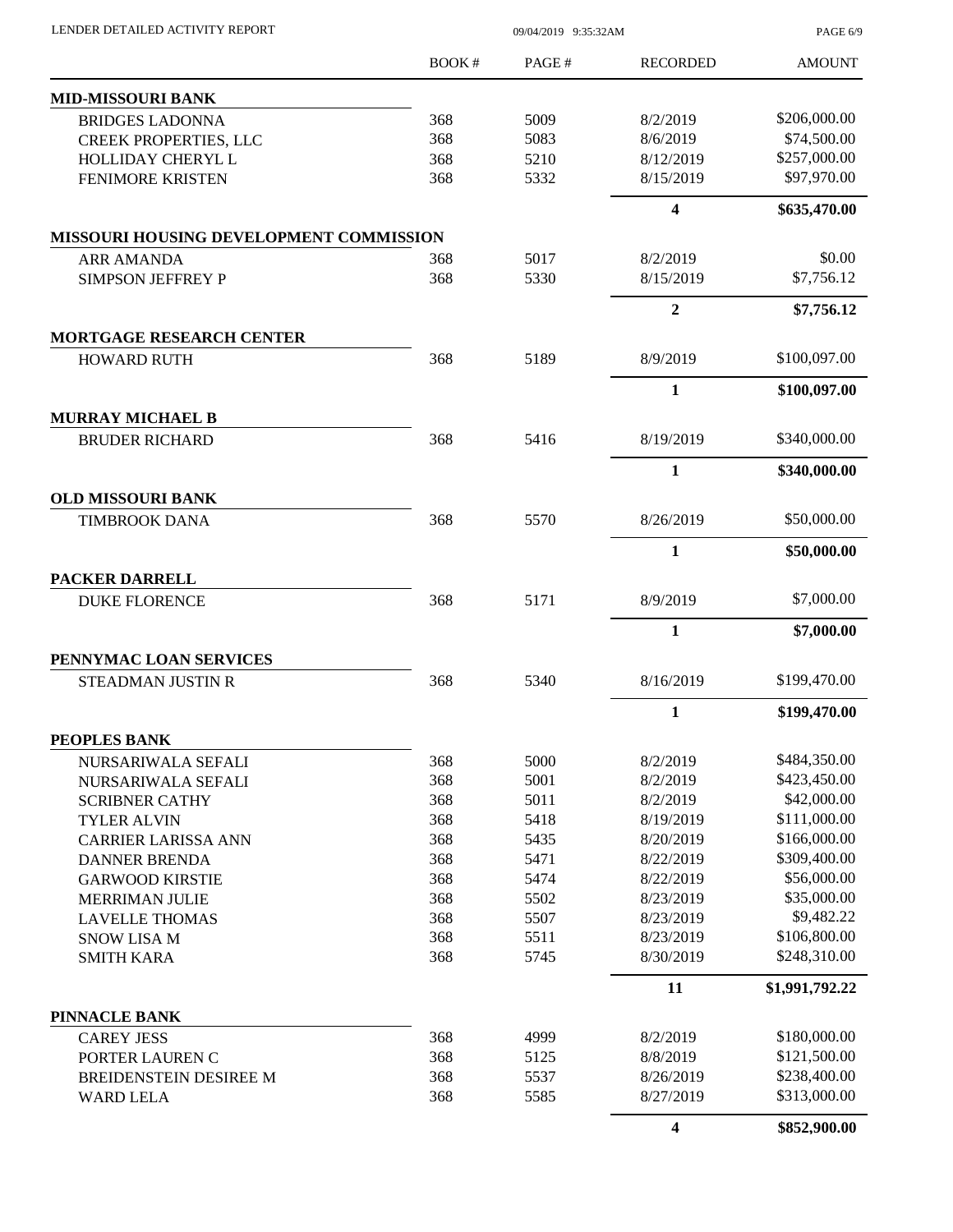| LENDER DETAILED ACTIVITY REPORT |  |
|---------------------------------|--|
|                                 |  |

09/04/2019 9:35:32AM

PAGE 7/9

|                                | BOOK# | PAGE# | <b>RECORDED</b> | <b>AMOUNT</b>  |
|--------------------------------|-------|-------|-----------------|----------------|
| <b>QUICKEN LOANS</b>           |       |       |                 |                |
| <b>GAUTZ CLAY DAMON</b>        | 368   | 4982  | 8/1/2019        | \$145,319.00   |
| <b>WHITTLE BETH</b>            | 368   | 5108  | 8/7/2019        | \$102,506.00   |
| <b>BARNARD WILLIAM SPENCER</b> | 368   | 5174  | 8/9/2019        | \$201,286.00   |
| <b>KAMGULIA SHERRI</b>         | 368   | 5176  | 8/9/2019        | \$344,850.00   |
| <b>HORN GIDEON</b>             | 368   | 5214  | 8/12/2019       | \$87,387.00    |
| <b>BUZZARD SABRINA</b>         | 368   | 5281  | 8/14/2019       | \$103,785.00   |
| <b>NAPIER JOSEPH</b>           | 368   | 5285  | 8/14/2019       | \$136,770.00   |
| <b>WINCHESTER TRAVIS</b>       | 368   | 5338  | 8/16/2019       | \$180,000.00   |
| <b>GOCKE JUSTIN</b>            | 368   | 5403  | 8/19/2019       | \$111,412.00   |
| <b>BLACK VIRGINIA</b>          | 368   | 5580  | 8/27/2019       | \$108,000.00   |
| COOK CATHERINE MELISSA         | 368   | 5583  | 8/27/2019       | \$135,000.00   |
| <b>GONZALEZ JORGE LUIS</b>     | 368   | 5613  | 8/27/2019       | \$200,000.00   |
|                                |       |       | 12              | \$1,856,315.00 |
| <b>RANDOLPH REX LYNN TR</b>    |       |       |                 |                |
| <b>JONES JEREMY DWAYNE</b>     | 368   | 5191  | 8/9/2019        | \$179,100.00   |
|                                |       |       | $\mathbf{1}$    | \$179,100.00   |
| READYCAP COMMERCIAL, LLC       |       |       |                 |                |
| <b>BIG SPRING PLAZA, LLC</b>   | 368   | 5144  | 8/8/2019        | \$2,350,000.00 |
|                                |       |       | $\mathbf{1}$    | \$2,350,000.00 |
| <b>SCHWEITZER SIERRA</b>       |       |       |                 |                |
| <b>GARCIA MARTA VINCENTE</b>   | 368   | 5457  | 8/21/2019       | \$33,000.00    |
|                                |       |       | $\mathbf{1}$    | \$33,000.00    |
| <b>SCHWEITZER SIERRA LYNN</b>  |       |       |                 |                |
| <b>LOPEZ FREDDY</b>            | 368   | 5217  | 8/12/2019       | \$33,000.00    |
|                                |       |       | $\mathbf{1}$    | \$33,000.00    |
| <b>SERVION, INC</b>            |       |       |                 |                |
| <b>BAUM BRENNAN SHEA</b>       | 368   | 5699  | 8/28/2019       | \$157,102.00   |
|                                |       |       | 1               | \$157,102.00   |
| <b>SILER JAMES B</b>           |       |       |                 |                |
| VANSLYKE DAKOTA R              | 368   | 5525  | 8/23/2019       | \$48,000.00    |
|                                |       |       | $\mathbf{1}$    | \$48,000.00    |
| <b>SILER LINDA L</b>           |       |       |                 |                |
| <b>VANSLYKE FELICIA D</b>      | 368   | 5525  | 8/23/2019       | \$48,000.00    |
|                                |       |       | $\mathbf{1}$    | \$48,000.00    |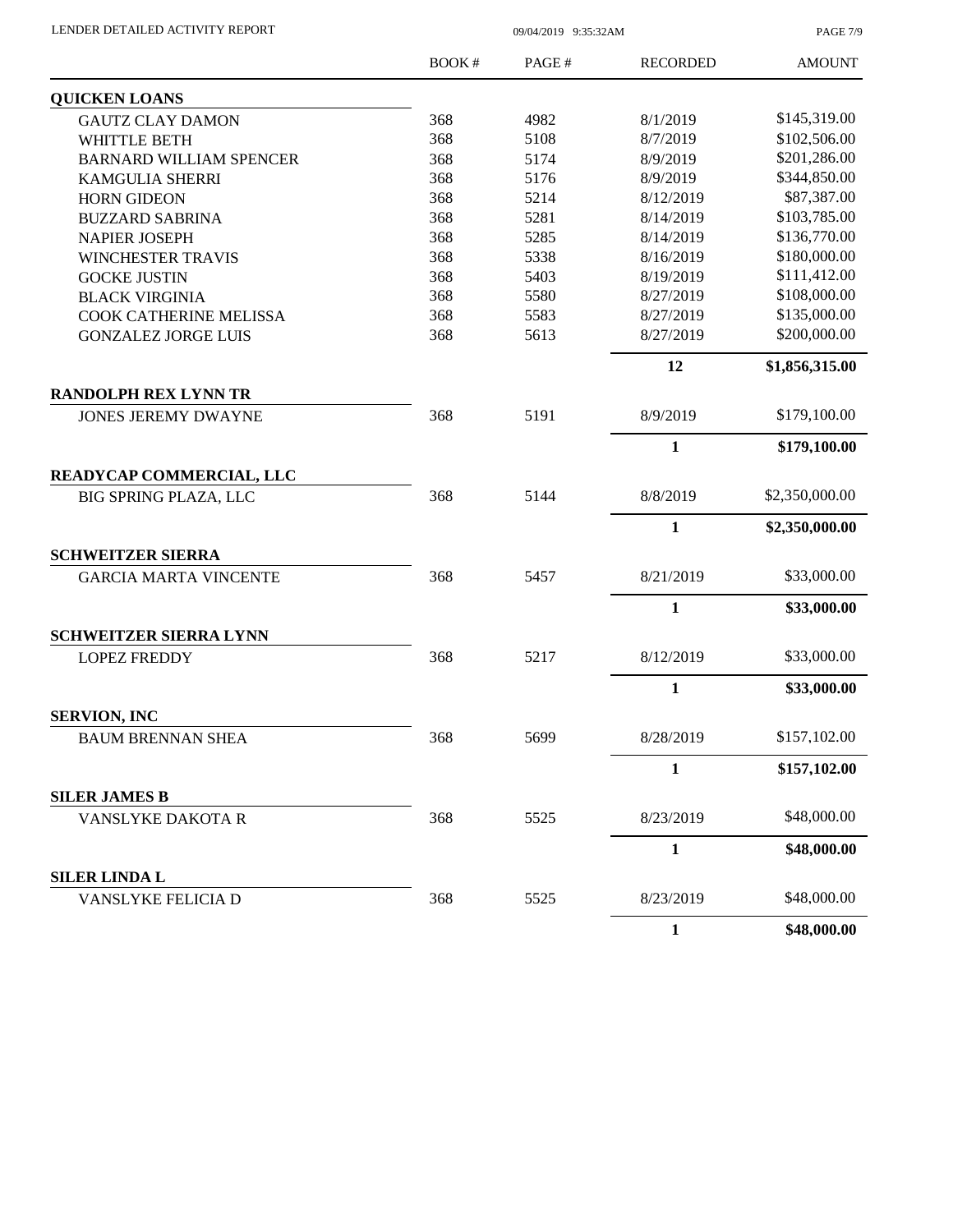PAGE 8/9

|                                 | <b>BOOK#</b> | PAGE# | <b>RECORDED</b> | <b>AMOUNT</b>  |
|---------------------------------|--------------|-------|-----------------|----------------|
| SOUTHWEST MISSOURI BANK         |              |       |                 |                |
| <b>MILLER DIANA E</b>           | 368          | 4939  | 8/1/2019        | \$175,000.00   |
| HARRISON WARNER PROPERTIES, LLC | 368          | 4997  | 8/2/2019        | \$60,000.00    |
| <b>YUST MARK</b>                | 368          | 5056  | 8/5/2019        | \$50,200.00    |
| <b>WAGGONER BRIAN L</b>         | 368          | 5128  | 8/8/2019        | \$117,827.00   |
| M & J PROPERTIES OF JOPLIN, INC | 368          | 5250  | 8/13/2019       | \$63,000.00    |
| WALKER KIMBERLY N               | 368          | 5263  | 8/13/2019       | \$148,800.00   |
| <b>FIKES BARBARA</b>            | 368          | 5273  | 8/14/2019       | \$18,000.00    |
| <b>GILMORE GREG</b>             | 368          | 5384  | 8/19/2019       | \$37,900.00    |
| <b>MOSS LAUREN M</b>            | 368          | 5439  | 8/20/2019       | \$65,000.00    |
| PIM DANA A                      | 368          | 5440  | 8/20/2019       | \$18,500.00    |
| <b>NEFF PENNY</b>               | 368          | 5513  | 8/23/2019       | \$60,000.00    |
| PEREZ SERGIO                    | 368          | 5514  | 8/23/2019       | \$35,000.00    |
| HENNINGSEN DIANNE M SIXKILLER   | 368          | 5515  | 8/23/2019       | \$72,000.00    |
| <b>MOSER PROPERTIES, LLC</b>    | 368          | 5516  | 8/23/2019       | \$132,000.00   |
| <b>YUST MARK</b>                | 368          | 5517  | 8/23/2019       | \$65,000.00    |
| KUBICEK TAYLOR JAY              | 368          | 5519  | 8/23/2019       | \$12,132.00    |
| <b>MOSLEY WILLIAM</b>           | 368          | 5536  | 8/26/2019       | \$156,000.00   |
| <b>EVANS ROBERT</b>             | 368          | 5552  | 8/26/2019       | \$56,000.00    |
| <b>MASON ANA</b>                | 368          | 5626  | 8/28/2019       | \$60,000.00    |
| <b>GRAHAM MATTHEW L</b>         | 368          | 5714  | 8/29/2019       | \$35,500.00    |
|                                 |              |       | 20              | \$1,437,859.00 |
| <b>STRAW LAYTON L</b>           |              |       |                 |                |
| <b>MANUEL PHILLLIP</b>          | 368          | 5362  | 8/16/2019       | \$12,000.00    |
|                                 |              |       | $\mathbf{1}$    | \$12,000.00    |
| <b>STRAW RHONDA G</b>           |              |       |                 |                |
|                                 | 368          | 5362  | 8/16/2019       | \$12,000.00    |
| <b>MANUEL JANICE</b>            |              |       |                 |                |
|                                 |              |       | $\mathbf{1}$    | \$12,000.00    |
| THE CORNERSTONE BANK            |              |       |                 |                |
| <b>SOLTOW MARLA ANNETTE</b>     | 368          | 5149  | 8/9/2019        | \$253,000.00   |
| <b>JONES KIM</b>                | 368          | 5296  | 8/15/2019       | \$112,500.00   |
| <b>SOLTOW MARLA A</b>           | 368          | 5348  | 8/16/2019       | \$71,000.00    |
|                                 |              |       | $\mathbf{3}$    | \$436,500.00   |
| THE MORTGAGE HOUSE              |              |       |                 |                |
| MAY DEBRAK                      | 368          | 5407  | 8/19/2019       | \$181,800.00   |
|                                 |              |       | $\mathbf{1}$    | \$181,800.00   |
| <b>USBANK</b>                   |              |       |                 |                |
| SHELLENBERGER CHRISTOPHER WALT  | 368          | 4986  | 8/2/2019        | \$72,358.00    |
| <b>STIPP HAROLD</b>             | 368          | 5022  | 8/5/2019        | \$40,000.00    |
| <b>DUNLAP SHELLEY R</b>         | 368          | 5074  | 8/6/2019        | \$39,699.00    |
| <b>WINDER AUSTIN</b>            | 368          | 5130  | 8/8/2019        | \$138,000.00   |
| <b>HAASE SUSANK</b>             | 368          | 5131  | 8/8/2019        | \$15,000.00    |
| JENSEN JOHN CARL                | 368          | 5150  | 8/9/2019        | \$81,880.13    |
| <b>METZ IWONA SUE</b>           | 368          | 5154  | 8/9/2019        | \$137,900.00   |
| MILLARD ELIZABETH A             | 368          | 5179  | 8/9/2019        | \$100,000.00   |
| KELLER JANET L                  | 368          | 5274  | 8/14/2019       | \$27,200.00    |
| <b>JOY KELLEY J</b>             | 368          | 5693  | 8/28/2019       | \$157,000.00   |
|                                 |              |       | 10              | \$809,037.13   |